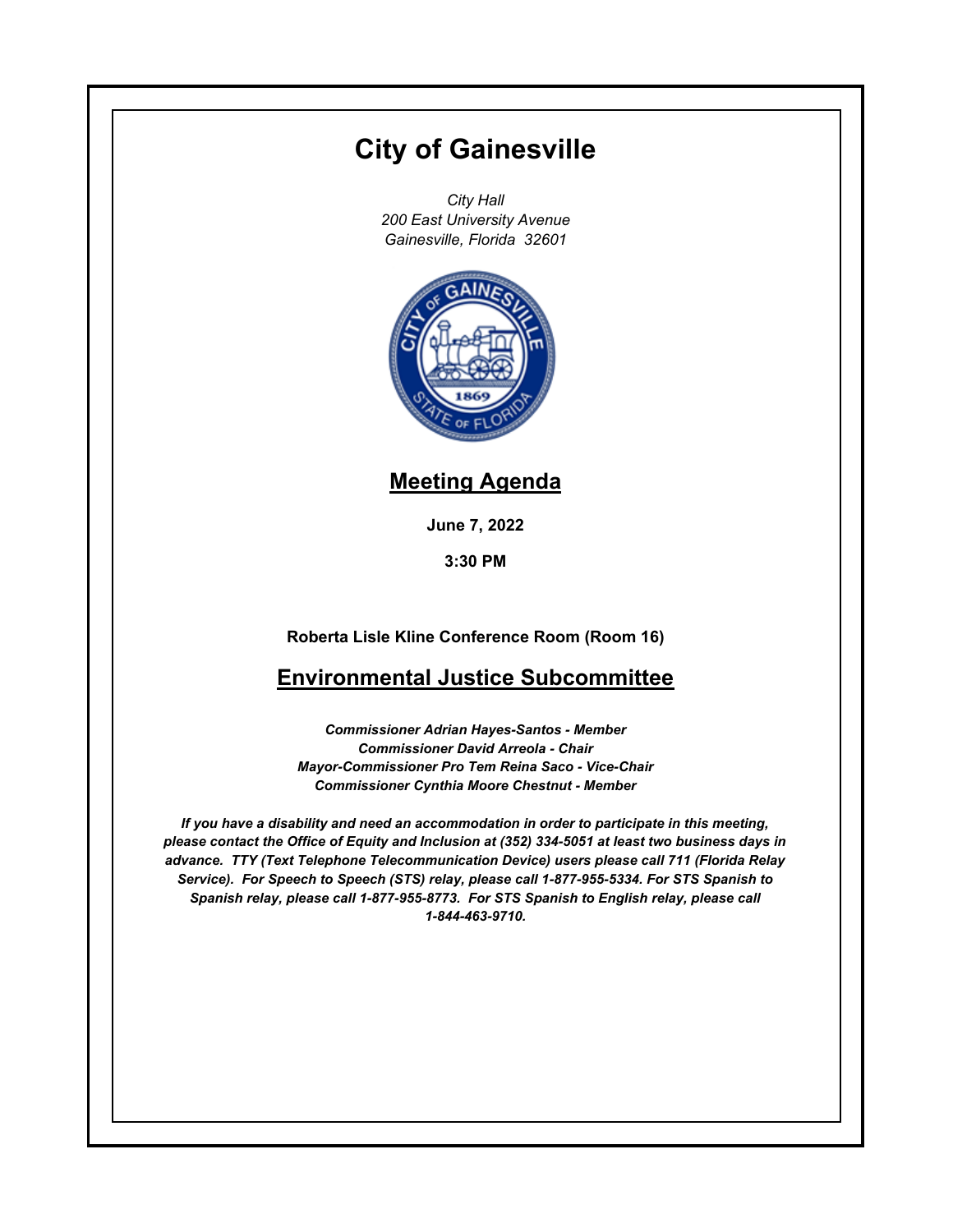### **CALL TO ORDER**

**ROLL CALL**

**ADOPTION OF THE AGENDA**

#### **APPROVAL OF MINUTES**

#### [211252.](http://gainesville.legistar.com/gateway.aspx?m=l&id=/matter.aspx?key=34034) **Approval of Minutes from the May 3, 2022 Environmental Justice Subcommittee Meeting (B)**

**RECOMMENDATION** *The Environmental Justice Subcommittee approve the minutes from the May 3, 2022 meeting.* [211252\\_Draft Minutes 050322\\_20220607](http://Gainesville.legistar.com/gateway.aspx?M=F&ID=6bf8c141-20ef-429a-ad4a-2bd9b287d762.pdf)

#### **DISCUSSION OF PENDING REFERRALS**

[211160.](http://gainesville.legistar.com/gateway.aspx?m=l&id=/matter.aspx?key=33942) **Gainesville Clean Energy Guarantee (EV's & Renewable Energy) (B)**

*Explanation: This item came before the subcommittee for discussion on May 3, 2022. After discussion, the subcommittee deferred the item to their June 7, 2022 meeting.*

> **RECOMMENDATION** *The Environmental Justice Subcommittee discuss and take any action deemed necessary.*

[211160\\_Fleet Policy 10-24-19 Final\\_20220503](http://Gainesville.legistar.com/gateway.aspx?M=F&ID=ddc1ab23-cea0-4d54-a059-005259d18ec3.pdf)

[211160\\_07A Vehicle Policy\\_20220602](http://Gainesville.legistar.com/gateway.aspx?M=F&ID=71cd2a20-baa8-4a49-8bdc-3aba331cc778.pdf)

211160 Memo to EJS for EV inquiry 20220602

#### [211161.](http://gainesville.legistar.com/gateway.aspx?m=l&id=/matter.aspx?key=33943) **Sustainable Industrial Practice Incentive Plan (B)**

*Explanation: This item came before the subcommittee on May 3, 2022. After discussion the subcommittee deferred the item to their June 7, 2022 meeting.*

> **RECOMMENDATION** *The Environmental Justice Subcommittee discuss and take any action deemed necessary.*

211161 Sustainable Industrial Practice Incentive Plan\_20220503